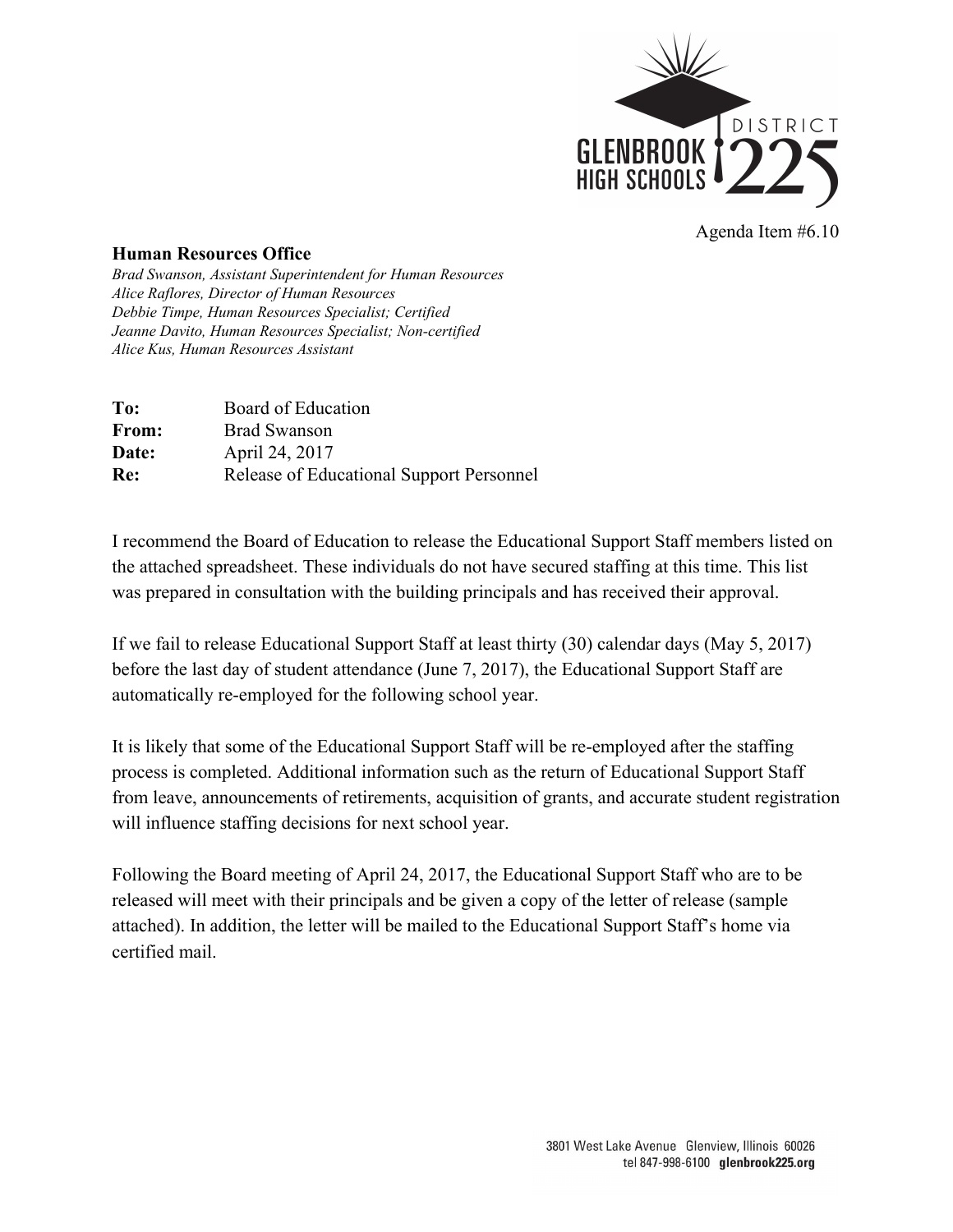

## **Human Resources Office**

*Brad Swanson, Assistant Superintendent for Human Resources Alice Raflores, Director of Human Resources Debbie Timpe, Human Resources Specialist; Certified Jeanne Davito, Human Resources Specialist; Non-certified Alice Kus, Human Resources Assistant*

April 25, 2017

«First\_Name» «Last\_Name» «Address» «City», «State» «Zip»

Dear «First\_Name»:

We regret that we must advise you that the Board of Education of the Northfield Township High School District No. 225, Cook County, Illinois, pursuant to The School Code of Illinois, (105 ILCS 5110-23.5), has determined that you are to be released at the end of the 2016-2017 school term and not reemployed for the 2017-2018 school term.

Accordingly, your employment in, and services to, the School District shall terminate at the end of your contract for the 2016-2017 school term.

Sincerely,

Board of Education Northfield Township High School District No. 225 Cook County, Illinois

 $\mathbf{By:}$ 

President

 $\mathbf{By:}$ 

Secretary

CERTIFIED MAIL RETURN RECEIPT REQUESTED AND HAND DELIVERED